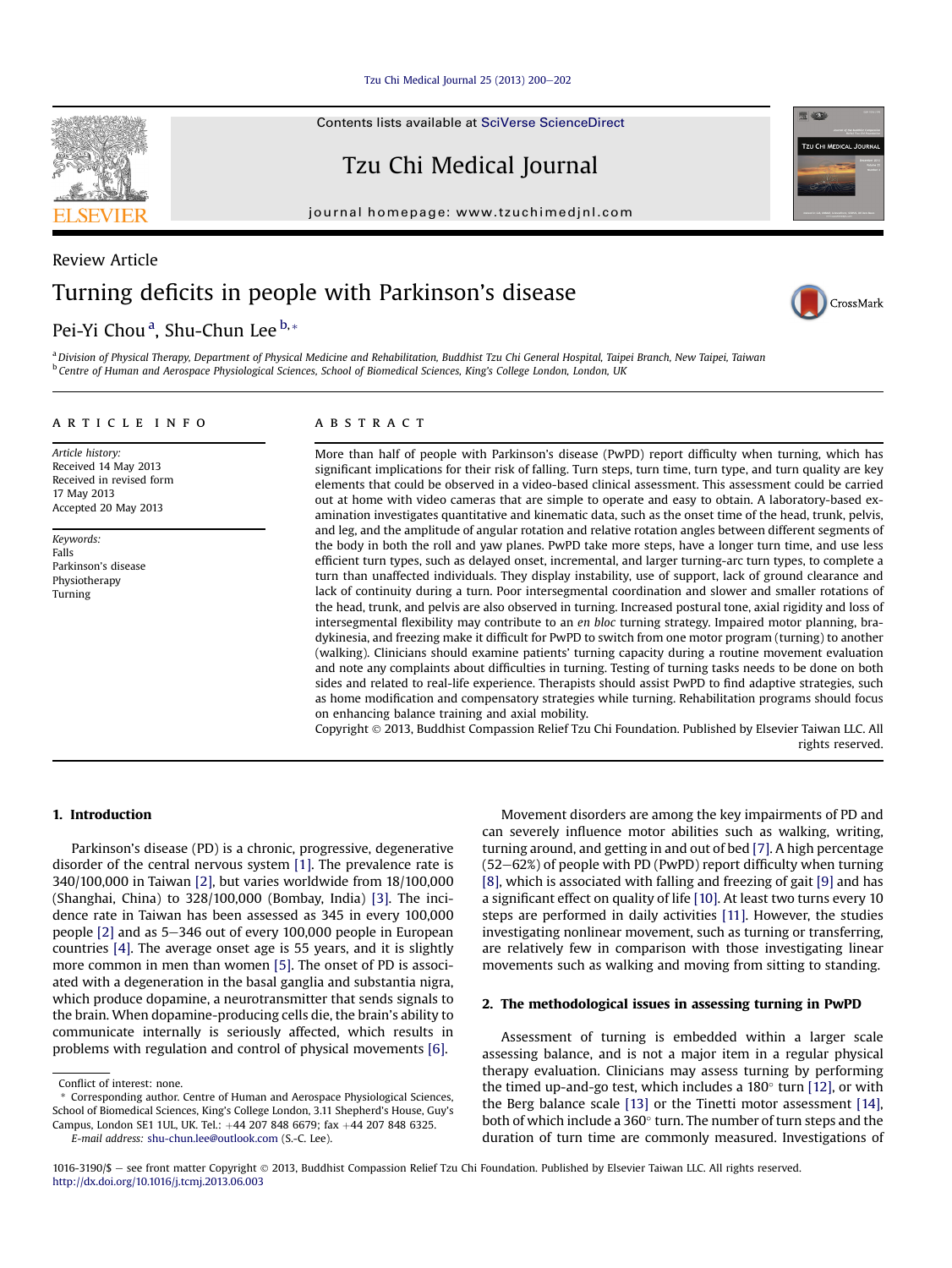turning in the existing literature can be categorized into two approaches: clinical assessment and laboratory-based examination. Turning tasks can be an on-the-spot  $180^\circ$  turn [\[11,15\]](#page-2-0), turning  $180^\circ$ from a standing start [\[16,17\]](#page-2-0) or turning  $60^{\circ}/90^{\circ}/120^{\circ}/180^{\circ}$  while walking [\[15,18](#page-2-0)-[23\].](#page-2-0)

Clinical assessment of turning is mostly carried out using a video camera  $[15-17]$  $[15-17]$  $[15-17]$ . The turn steps, turn time, turn type, and turn quality are usually the key elements observed. The strength of this clinical assessment is that videos can be reviewed and discussed after recording. The test can be carried out at home, in a clinical setting, or in a laboratory, with video cameras that are simple to operate and easy to obtain. Special training and knowledge are not needed, and the assessment is suitable for all allied health professionals. However, a shortcoming of this type of assessment is that only descriptive data can be gathered and analyzed because of the limitations of a naked eye observation compared with a laboratory-based examination.

A three-dimensional motion capture system  $[18-23]$  $[18-23]$  $[18-23]$  is the most common equipment used to analyze and examine the kinematics of movement. Studies usually examine the onset time of movements of the head, trunk, pelvis, and leg, and determine the amplitude of angular rotation and relative rotation angles in both the roll and yaw planes between different segments of the body. Although quantitative data can be collected by laboratory-based methodologies, these all require sophisticated and highly technical facilities and equipment in a laboratory. Such data are therefore difficult to collect at home or in a clinical setting, and they also lack ecological validity. Movements performed by patients in a laboratory may be different from the same movements in their home environment because of the unfamiliar context and equipment fitted on the body.

#### 3. Turning characteristics in PwPD

Healthy people used fewer turn steps  $(2-3$  steps) and less turn time ( $\langle 2 \rangle$  seconds) to complete a 180 $\degree$  turn than PwPD [\[16\].](#page-2-0) They also used types of turns with few steps, such as toward (one foot is moved ipsilateral to the turn direction and the other foot advances directly toward the target), pivotal  $(2-3$  steps with wider steps), and lateral types  $(2-3$  steps with the first foot being moved contralateral to the turn direction) while turning [\[16\].](#page-2-0) Normally, a top-down segmental approach is used to reorient the body to a new direction. In this strategy the head rotation precedes shoulder rotation, which in turn precedes pelvic rotation [\[24\]](#page-2-0). However, PwPD take more turn steps (>4 steps) [\[11,15\],](#page-2-0) have a longer turn time (>2 seconds) [\[19,20\]](#page-2-0) and a smaller step width [\[25\]](#page-2-0) in completing a  $180^\circ$  turn than unaffected individuals. The longer duration is especially significant for the first turn step [\[20\]](#page-2-0), indicating that PwPD experience greater difficulty in initiation than in termination of turns. They also tend to use less efficient turn types—delayed onset (initial steps making a negligible direction change and advance) [\[16\]](#page-2-0); incremental turns (multiple turning steps on-the-spot prior to advancing to the target) [\[16\]](#page-2-0); and a larger turning-arc (increased width, length, and distance of arc)  $[18]$ —and show worse turn quality (instability, use of support, lack of ground clearance, pause during or after turning) in completing turns [\[15,17,18\].](#page-2-0) Increased delay in head reorientation in the new direction and smaller intersegmental movement between the head and truck as an en bloc strategy have been observed in PwPD  $[20-22]$  $[20-22]$ . They also display slower and smaller rotations of the head, trunk, and pelvis and lower peak trunk yaw and roll angular velocities [\[11,23\].](#page-2-0) PwPD have difficulty in achieving minor changes in direction, even in making small turns of  $30^{\circ}$  while walking [\[25\]](#page-2-0). These turning problems can be observed in all stages of PD, even the early stage when marked functional deficits are not typically present [\[26\].](#page-2-0) Additionally, PwPD with more severe symptoms [\[15\],](#page-2-0) poorer balance and functional ability [\[27\]](#page-2-0), a freezing gait [\[28\]](#page-2-0), or a history of falling [\[15\]](#page-2-0), have worse performance when turning.

There is still no clear mechanism for interpreting turning deficits in PwPD. Marsden and Obeso [\[29\]](#page-2-0) believe that turning while walking is affected by impaired motor planning, and PwPD have difficulty in changing from one motor program (walking) to another (turning) [\[5\]](#page-2-0). Bradykinesia can interfere with turning at the beginning of a task, such as an on-the-spot  $180^\circ$  turn or turning from a standing start, causing a longer turning time and requiring more steps to be taken [\[7\].](#page-2-0) In addition, increased postural tone, axial rigidity, and loss of intersegmental flexibility can be causal factors that result in fixed turning in PwPD [\[22,30\].](#page-2-0) Taking more steps over a longer time to complete a turn is an expression of turning difficulty in PwPD, but it might also be a strategy for compensation and adaptation to provide more postural stability and reduce the risk of freezing [\[18\].](#page-2-0) Shorter steps and a slower gait speed are both walking characteristics among PwPD [\[7\]](#page-2-0), so it is not surprising to observe similar features in turning.

#### 4. Clinical implications

Past studies have emphasized walking in a straight line as an experimental task [\[7\]](#page-2-0), and therapists have done few evaluations of movement performance when turning in a clinic. The present review paper shows that PwPD, especially those with a severe presentation of the syndrome, have poorer turning movements than age-matched unimpaired older people  $[15-23]$  $[15-23]$  $[15-23]$ . Therefore, clinical therapists should examine turning capacity during routine movement evaluations and note any complaints about difficulties in turning. It would be helpful to have simple tools to detect turning difficulties, which are related to risks of falling [\[9\]](#page-2-0). Brief clinical assessments of turn steps, time, type, and quality might give clinicians some insight. When therapists assess turning ability, the conducted task should mimic daily activities as far as possiblesuch as carrying a book when turning—in order to test real situations and abilities. It is necessary to examine turning to both sides because early-stage PwPD mainly have one-sided body involvement.

However, fewer turning steps and reduced turn time are not set as treatment goals in rehabilitation programs. Normalizing the turning performance of PwPD to that of healthy people might increase their risk of falling, so therapists should assist PwPD in finding an adaptive strategy. First, the environment may be modified to decrease the need for turning. Second, a compensatory strategy while turning should be provided, such as the use of support, lifting the foot clear, taking time to turn, and stepping more, rather than swiftly changing direction [\[17\].](#page-2-0) Concentrating on turning in a wider arc and a larger space using whole-body movements can overcome freezing during a turn [\[31\]](#page-2-0). The "clock turn" strategy is recommended when turning in a very small space [\[32\].](#page-2-0) The person thinks of the right foot as being in the center of a circle, with the left foot stepping around the circumference, or vice versa. For example, an individual consciously thinks of stepping to mimic the movements of a clock; the right foot remains stable on the ground while the left foot moves to 12 o'clock, 2 o'clock, and 4 o'clock while turning 180°.

Axial rigidity and loss of intersegmental flexibility can be factors that cause fixed turning in PwPD [\[22\],](#page-2-0) and therefore therapeutic exercise should focus on enhancing balance training and axial mobility. External stimuli, such as visual and auditory cues, have been reported to enhance reaction time and reduce freezing during turning [\[18,33\].](#page-2-0) However, these effects disappear after cue removal, which raises questions regarding the influence of training on cue dependency [\[33\].](#page-2-0) In one study, anti-Parkinson medications reduced